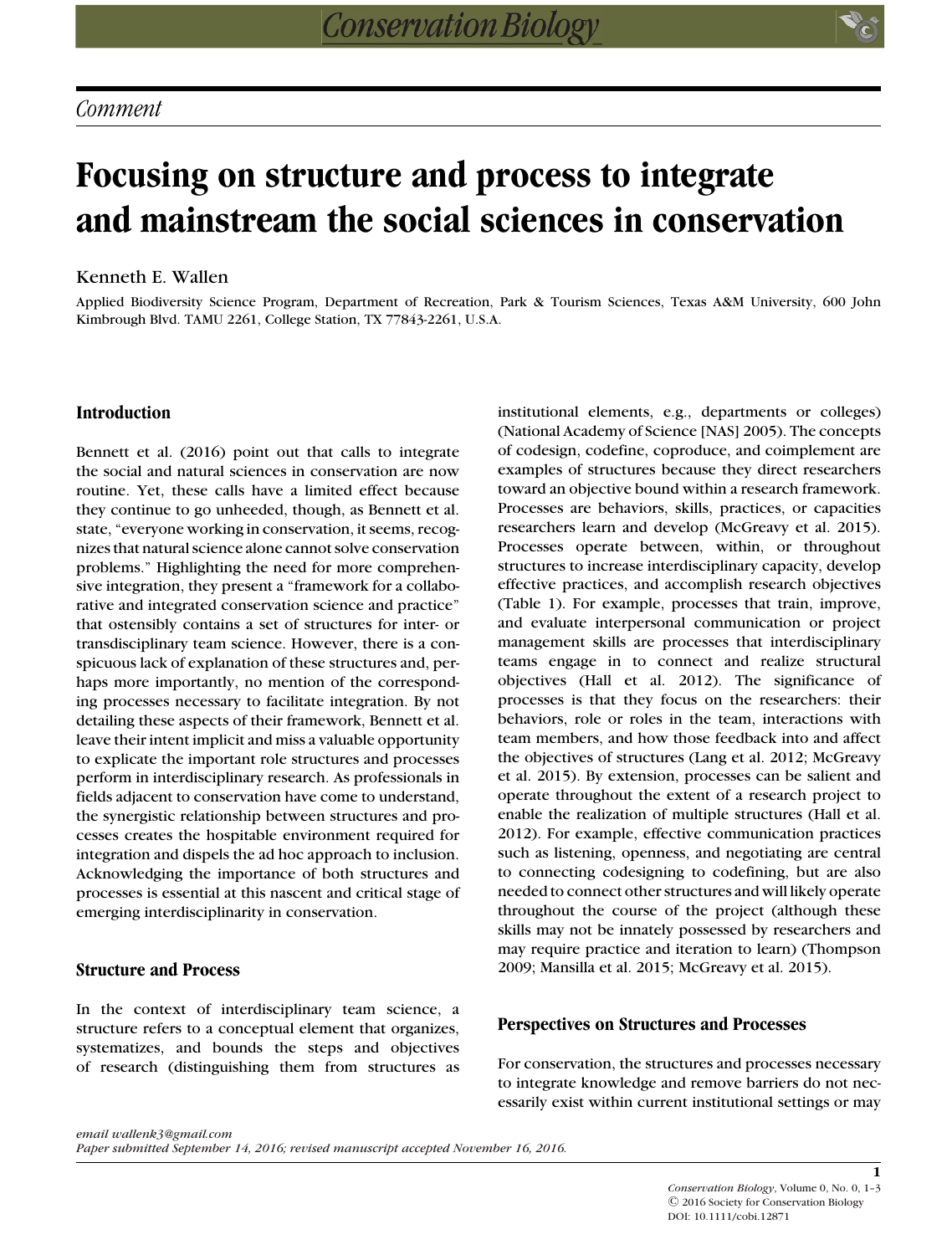|               | Definition and examples                                                                                                                                                                                               | References           |
|---------------|-----------------------------------------------------------------------------------------------------------------------------------------------------------------------------------------------------------------------|----------------------|
| Structure     | conceptual elements that organize, bound, and systematize the phase and<br>objective of research                                                                                                                      | Bammer 2013          |
| Codesign      | identify and engage with relevant scientific and nonscientific stakeholders and<br>end users in mutually developing shared research questions and design                                                              | Hall et al. 2012     |
| Codefine      | mutually discuss and define terms, concepts, and relationships across theoretical, Lang et al. 2012<br>methodological, and practical dimensions to create shared language                                             |                      |
| Coproduce     | collaboration that entwines unique knowledge sets and skills within a shared<br>research design to address codefined problems and produce integrated<br>understanding                                                 |                      |
| Coimplement   | ensure outcomes are disseminated and actualized such that they are useful and<br>useable to end users                                                                                                                 |                      |
| Process       | behaviors, skills, practices, and capacities that increase interdisciplinary capacity, Lindenfeld et al. 2012<br>which team members can draw on to better shape social and intellectual<br>interactions within a team |                      |
| Communication | skills related to listening, negotiating, decision making, identity and role, or<br>psychological safety                                                                                                              | McGreavy et al. 2015 |
| Ideation      | conceptual skills to synthesize ideas, theories, or methods and create a shared<br>conceptual or mental models                                                                                                        | Palmer et al. 2016   |
| Management    | project management, meeting planning, or facilitation skills; leadership skills<br>(e.g., delegation of tasks and responsibilities and development of strategies to<br>increase research efficiency or teamwork)      | Thompson 2009        |

**Table 1. Structures and processes of inter- and transdisciplinary frameworks from fields adjacent to conservation.**

be unused, unrecognized, or undervalued (NAS 2005). As Bennett et al. highlight, current configurations in conservation do not accommodate the structures or processes needed to fully engage with and integrate other knowledge domains. Moreover, these necessary components cannot be shoehorned into existing research paradigms designed and practiced without interdisciplinarity in mind. The question of how to make it happen remains paramount, and the answer—or at least insights—may be found in adjacent fields (Game et al. 2014).

The fields of climate and sustainability science, like conservation, address complex issues of global significance that require integrative research (Meinke et al. 2006; Lang et al. 2012). As such, research from these fields more frequently employs frameworks analogous to that presented by Bennett et al. in their fig. 2. Referred to as transdisciplinary (Lang et al. 2012) or actionable science frameworks (Palmer 2012; Beier et al. 2016), they tend to be dynamic—reflective, iterative, and adaptive in order to increase interdisciplinary capacity (Palmer et al. 2016). Essential elements of their dynamism are processes developed and implemented as means for researchers and organizations to learn new skills, evaluate practices and behaviors, and allow modification of structural objectives (Bammer 2013; Palmer et al. 2016). A structure, for instance, focuses a team on an objective, e.g., identify relevant partners and develop a shared research design; mutually define terms and concepts; produce outcomes that entwine integrated data, results, and recommendations; or implement outcomes in a manner that is useful to relevant stakeholders. Corresponding processes help research teams realize these objectives. For example, they help researchers understand team dynamics and research partners' roles; develop interpersonal

*Conservation Biology* Volume 0, No. 0, 2017 communication and interaction skills, provide projectmanagement and leadership training; improve computational proficiencies and facilitate integration of methods; and provide training in science communication and media relations (Hall et al. 2012; McGreavy et al. 2015; NAS 2015; Palmer et al. 2016).

These examples of processes and their relationship to structures stress how interdisciplinary skill development is integral to collaborative, integrative research (NAS 2005; Bammer 2013; NAS 2015). The emerging field of integration and implementation science, for example, emphasizes that researchers and institutions must develop new skills and approaches, similar to how one acquires disciplinary specialization, to facilitate comprehensive integration and mainstreaming (Bammer 2013). Similarly, Palmer et al. (2016) suggest that research teams need specific training to overcome barriers to integration, enhance interdisciplinary team effectiveness, and build communities of researchers with interdisciplinary competencies. These examples from adjacent fields underscore the need to address structures and processes, concurrently, as a means to remove barriers and facilitate integration.

#### **Opportunities for Progress**

Game et al. (2014) state, "borrowing concepts from other fields will not solve all our problems, but it broadens our range of options." Opportunities to borrow and broaden exist, and options from the adjacent fields mentioned above may be of interest to those in conservation who, given its growing centrality, want to engage with interdisciplinary team-science frameworks. The National